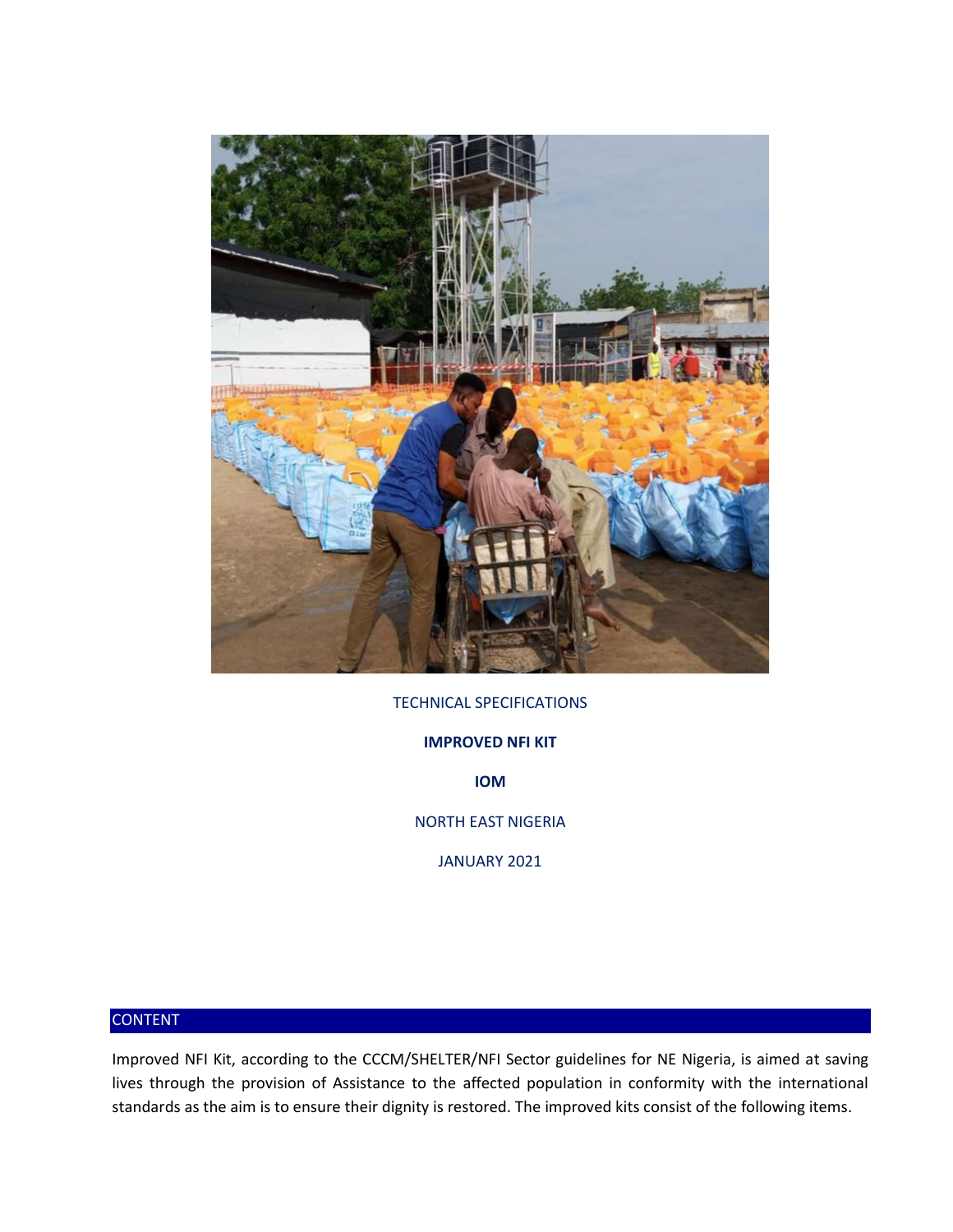

Improved kits.

- 3 x Sleeping Mats.
- 3 x Blanket
- 2 x Mosquito Net
- 2 x Foldable Mattress
- 2 x 2L Kettle
- 1 x 10L Basin
- 7 x Laundry Soaps
- 7 x Bathing Soaps
- 2 x Reusable Sanitary Pads
- 2 x 10L Jerry Can
- 1 x 20L Jerry Can
- 1 x Solar Lamp
- 15 x NaDCC Disinfection Tablets
- 1 x Packaging bag with IOM Logo both side
- 1 x Rope
- 2 x Kettle
- 10litre Basin
- **Kitchen set**
- 2 x 10L Bucket
- 3 x Cooking Pots (10 and 7 Liters)
- 2 x Stainless Trays
- 6 x Stainless Cups
- 1 x Kitchen Knife
- 2 x Serving Spoon

This document provides technical specification for each of the items where quality standards are set out. The specifications are exhaustive and are to be taken as indicative of the general standards which are to be achieved.

The items required are described, this is to give a broad indication of the type, material, design, weight, size, length, surface, volume, packaging, color etc. of the items envisaged. In one sentence the NFI Specification is often a type of technical standard to state, explaining in detail and to be specific for easy reference.

## ITEM 1: SYNTHETIC SLEEPING MAT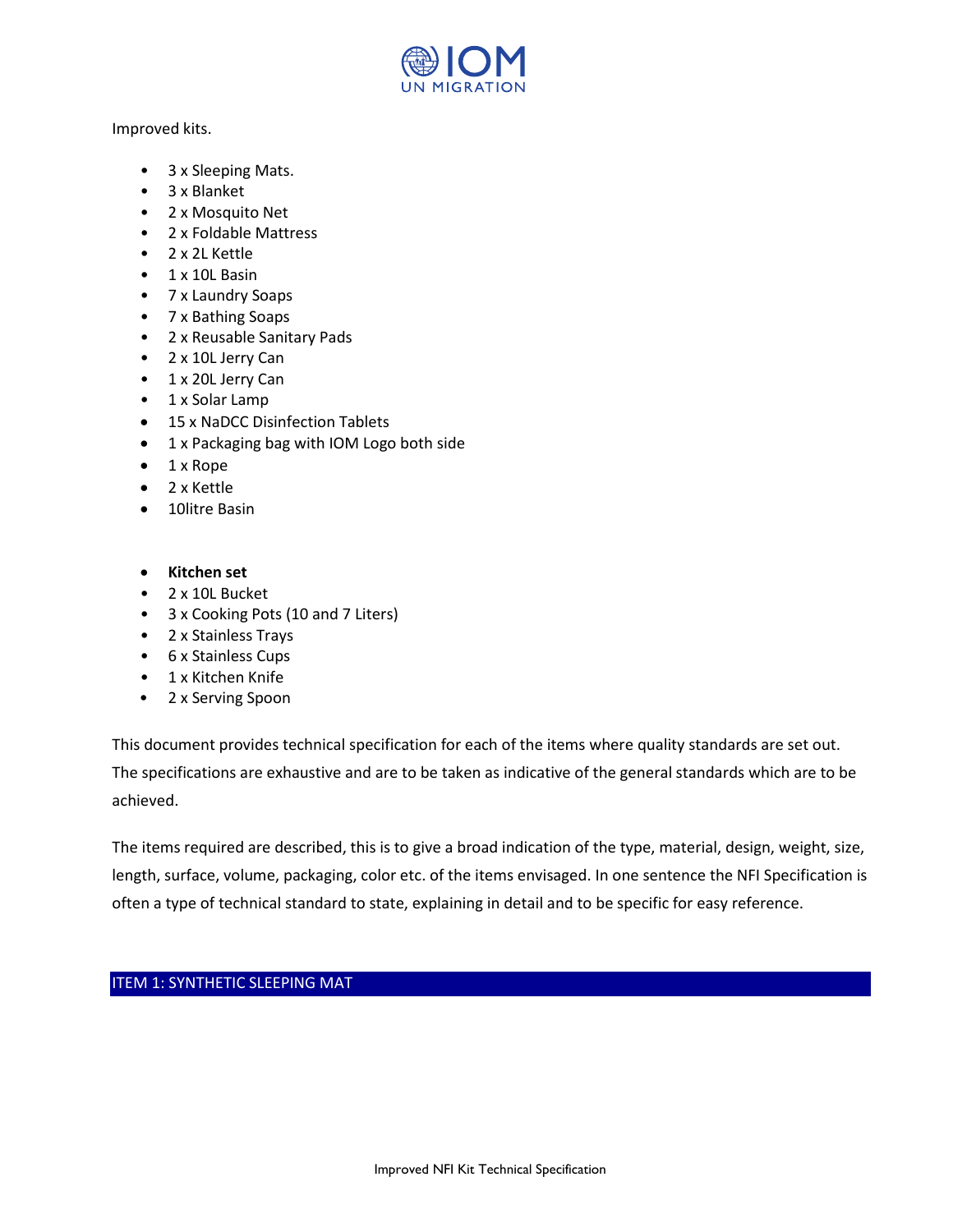

| Synthetic<br>Mat   |                                                                                                                                                                                                                                                                                                            |
|--------------------|------------------------------------------------------------------------------------------------------------------------------------------------------------------------------------------------------------------------------------------------------------------------------------------------------------|
| <b>Description</b> | Tightly woven twill weave fabric                                                                                                                                                                                                                                                                           |
| <b>Wrap</b>        | Pure virgin polypropylene (PP) multifilament                                                                                                                                                                                                                                                               |
| Weave              | Recycled polypropylene (PP) hollow tubes not<br>containing any filler.<br>Minimum 1000 tubes in weft/meter length                                                                                                                                                                                          |
| <b>Finish</b>      | The short sides to be secured with a first stitch.<br>folded hem, plus one bias 40mm binding tape of<br>10g/m minimum with stitches through the fabric of<br>the mat, OR with a double folded stitched<br>hem. Four sides trim finished.<br>Binding must be secured and durable to prevent the<br>fraying. |
| Colour             | Assorted, neutral design.                                                                                                                                                                                                                                                                                  |
| <b>Size</b>        | $1.80m \times 0.90m$ minimum                                                                                                                                                                                                                                                                               |
| Weight             | 500g/m <sup>2</sup> minimum                                                                                                                                                                                                                                                                                |
| <b>Packing</b>     | Bales of 25 pieces, compressed.                                                                                                                                                                                                                                                                            |
|                    | Package to be wrapped in a protective outer PP                                                                                                                                                                                                                                                             |
|                    | woven canvas, with 4 straps. No individual                                                                                                                                                                                                                                                                 |

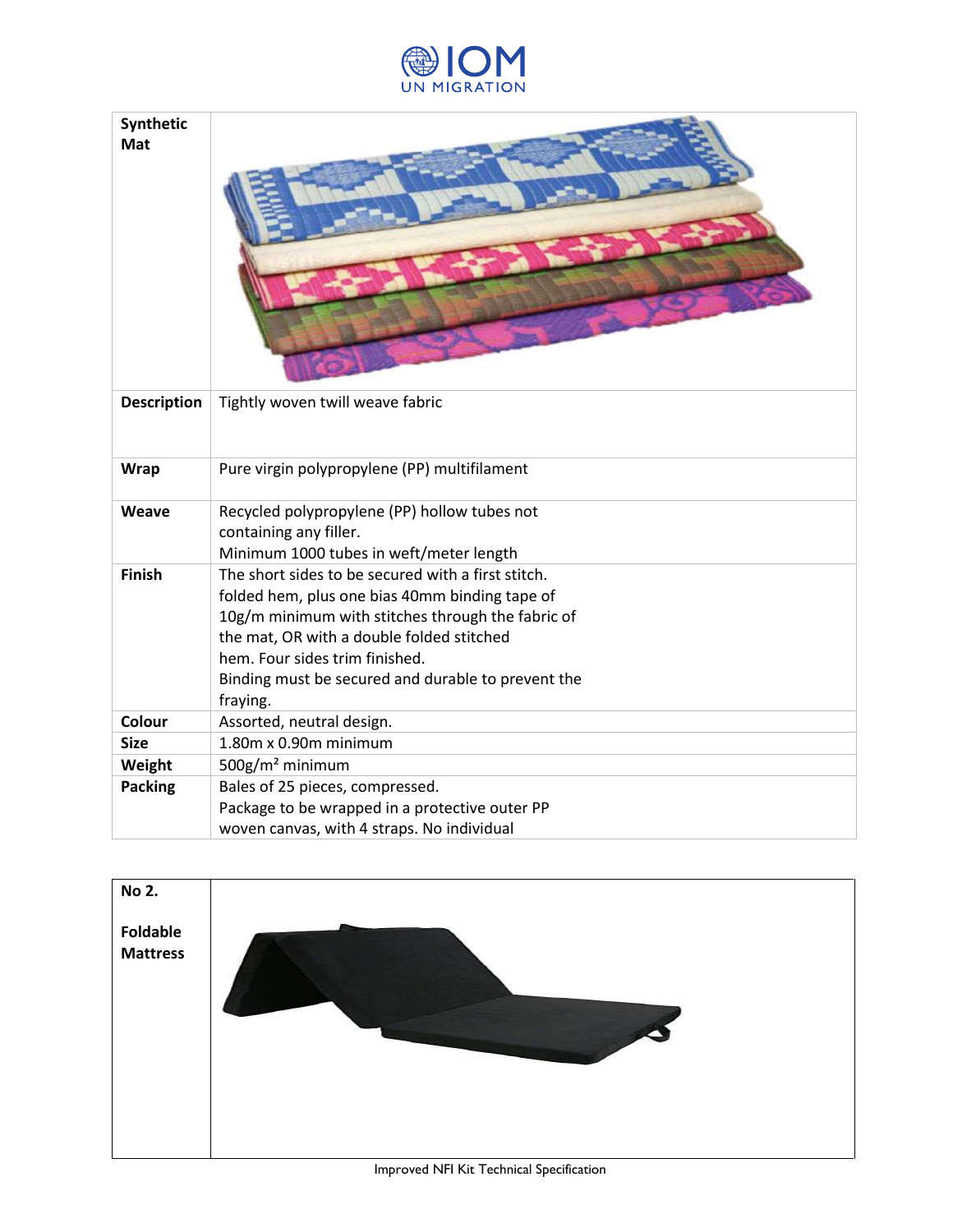

٦

Г

T

| <b>Description</b> | Double sided folded mattress                                |  |
|--------------------|-------------------------------------------------------------|--|
| of<br><b>Type</b>  | Medium: Polyurethane foam, 25kg/m <sup>3</sup> ; thickness: |  |
| Foam               | 10cm. Minimum, in 1 piece not glued                         |  |
| Cover              | Woven polyester 75g/m <sup>2</sup> minimum OR non-woven.    |  |
|                    | polypropylene of 100g/m <sup>2</sup> minimum, with strong   |  |
|                    | plastic zip.                                                |  |
|                    | Size                                                        |  |
| <b>Size</b>        | $2m \times 0.7m$                                            |  |
| <b>Thickness</b>   | 0.06m thickness (When flattened without folds)              |  |
| Weight             | 2kg                                                         |  |
| <b>Packing</b>     | Wrapped in a water-tight micro perforated plastic.          |  |
|                    | film and covered with                                       |  |
|                    | a polypropylene or jute woven bag, compressed to            |  |
|                    | minimum 75% rate.                                           |  |
|                    | Recovery after opening minimum 96% after 24h                |  |
|                    | Folded and compressed individually                          |  |

| No 3.<br><b>Treated Mosquito</b><br>Nets. |                                                                        |
|-------------------------------------------|------------------------------------------------------------------------|
| <b>Materials</b>                          | Manufactured from 100% high density polyethylene.                      |
|                                           | OR polyester. Mosquito nets Long Lasting Insecticidal                  |
|                                           | Nets (LLIN's). Treated with 80 mg/m <sup>2</sup> Deltamethrin.<br>Size |
| Size                                      | 190 x 180 x 150cm                                                      |
| Mesh Size                                 | Minimum 130 holes per inch <sup>2</sup>                                |
| Shape                                     | Rectangular shape with 6 hangers minimum                               |
| <b>Support Materials</b>                  | Product should also include minimum 6 mosquito net                     |
|                                           | strands, minimum 1 m each. Should include.                             |
|                                           | minimum 6 metallic screw on hinges.                                    |
| <b>General Quality</b>                    | No holes, tears and sharp edges, clean finishing                       |
| Packing                                   | Primary packing: Individual packaging, then ball                       |

Improved NFI Kit Technical Specification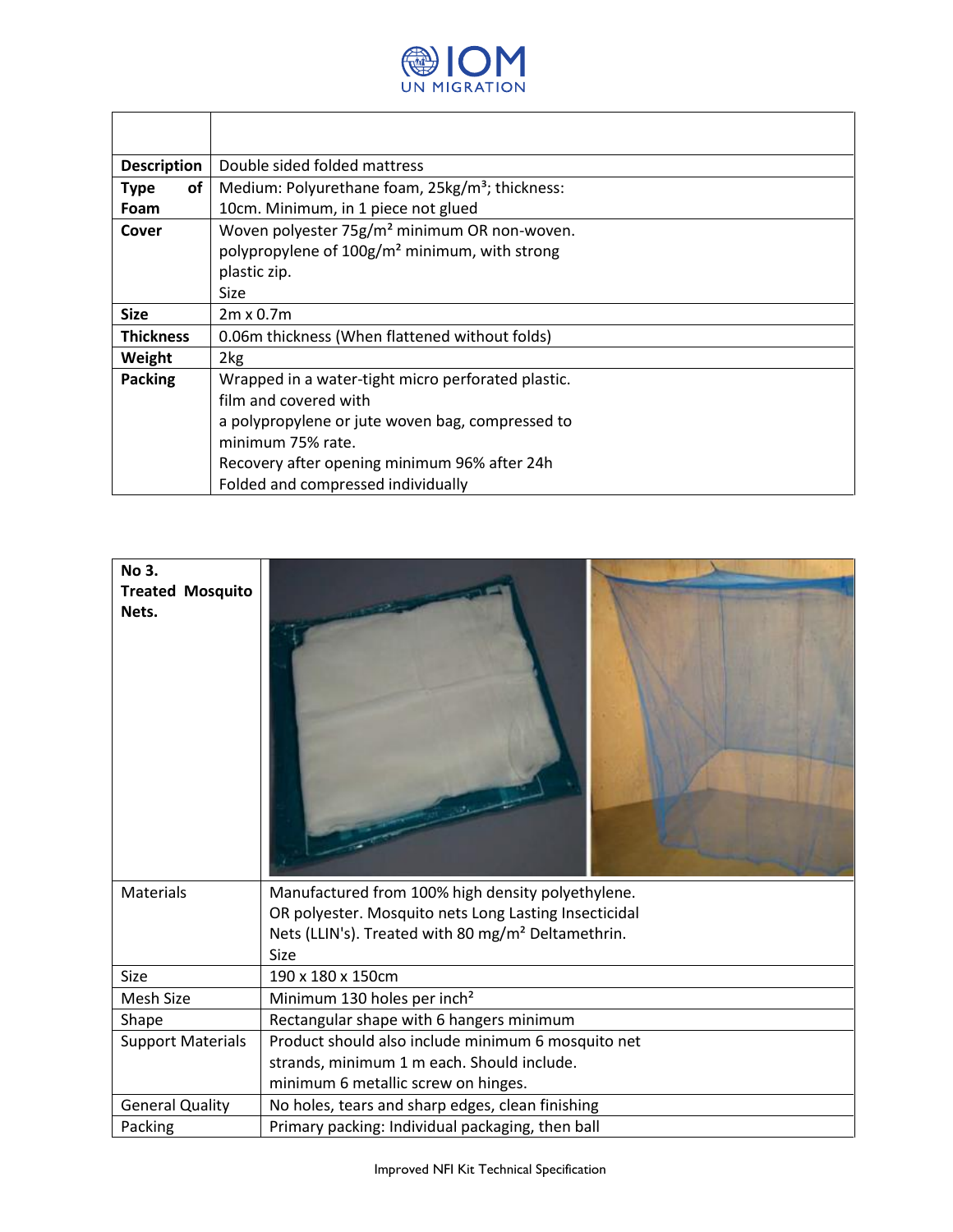

| <b>Blanket</b>     |                                                                                                               |
|--------------------|---------------------------------------------------------------------------------------------------------------|
| <b>Description</b> | Medium thermal type                                                                                           |
| <b>Make</b>        | Woven, dry raised both sides.                                                                                 |
| Content            | 50% wool fibres +/-5%, 50 % other textile fibres,<br>recycled fibres accepted.                                |
| <b>Finish</b>      | Whipped seam at 10mm from the edge with 10 to 13<br>stitches/10cm or stitched ribbon<br>or hemmed on 4 sides. |
| Colour             | Grey, brown, or other dark colours, preferably not died.                                                      |
| <b>Size</b>        | 190 x 110cm minimum (When flattened without folds)                                                            |
| <b>Thickness</b>   | 3mm minimum                                                                                                   |
| Weight             | 1 Kg                                                                                                          |
| Packing            | Bales to be wrapped in a water-tight micro perforated                                                         |
|                    | plastic film and covered with                                                                                 |
|                    | a polypropylene or jute woven bag.                                                                            |
|                    | • Quantity per bale: 100 pieces.                                                                              |
|                    | • Compressed and strapped with 5 straps (2 lengthwise,                                                        |
|                    | 3 crosswise).<br>• Bales dimensions: Length approx. 0.8m, width approx.                                       |
|                    | 0.5 <sub>m</sub>                                                                                              |
|                    | . Height of the bales to be compressed by maximum                                                             |
|                    | 40% from free state to final                                                                                  |
|                    | compressed and strapped state. (e.g if the bale is 1m                                                         |
|                    | high at free state, it should be                                                                              |
|                    | compressed to a height of 0.6m at final and strapped                                                          |
|                    | state).                                                                                                       |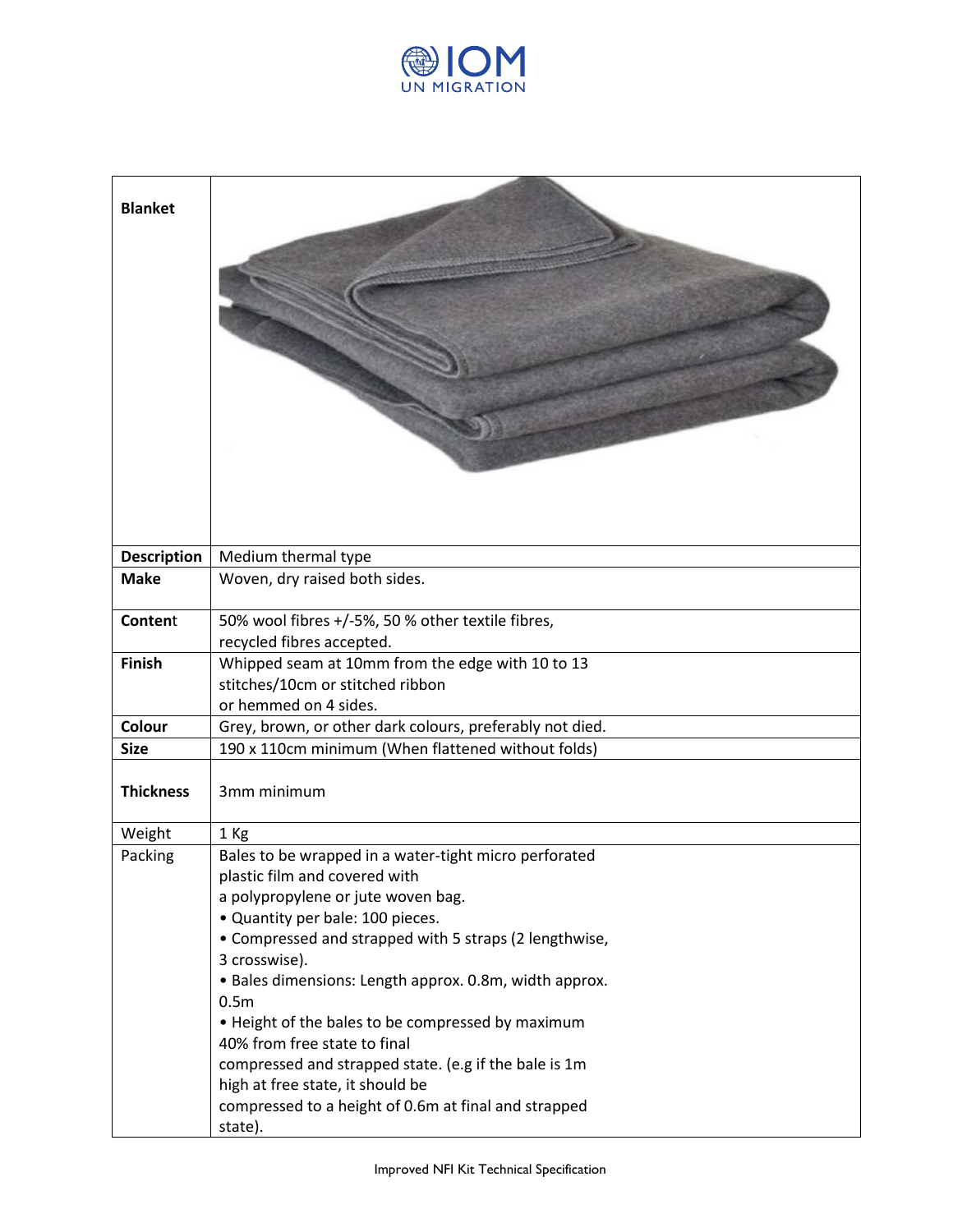

| Rechargeable<br><b>Solar Lamps</b> | Charging Indicator Light<br>Solar Charger<br>Charging Mouth<br>Usb Charging for Phone<br>Switch for Handheld<br>Flashlight<br>Handle<br>Excellent |
|------------------------------------|---------------------------------------------------------------------------------------------------------------------------------------------------|
| <b>Description</b>                 | Rechargeable lamp by built-in solar cell & 110v-250v direct power outlet. Includes USB<br>cell phone charger & USB Cable.                         |
| <b>Material</b>                    | Casing made of unbreakable plastic                                                                                                                |
| <b>Shape</b>                       | Cylindrical                                                                                                                                       |
| <b>Height</b>                      | Minimum 13.4 cm                                                                                                                                   |
| <b>Diameter</b>                    | Minimum 8.5cm                                                                                                                                     |
| Weight                             | 250g                                                                                                                                              |
| <b>Batteries/Power</b>             | 3x100m AH. AA size. Dry Battery                                                                                                                   |
| <b>LEDs</b>                        | 15 pieces high -brightness SMD with 1 piece lamp shade.                                                                                           |
| <b>Solar Panel</b>                 | Mono crystalline, working current: 70-120 MA                                                                                                      |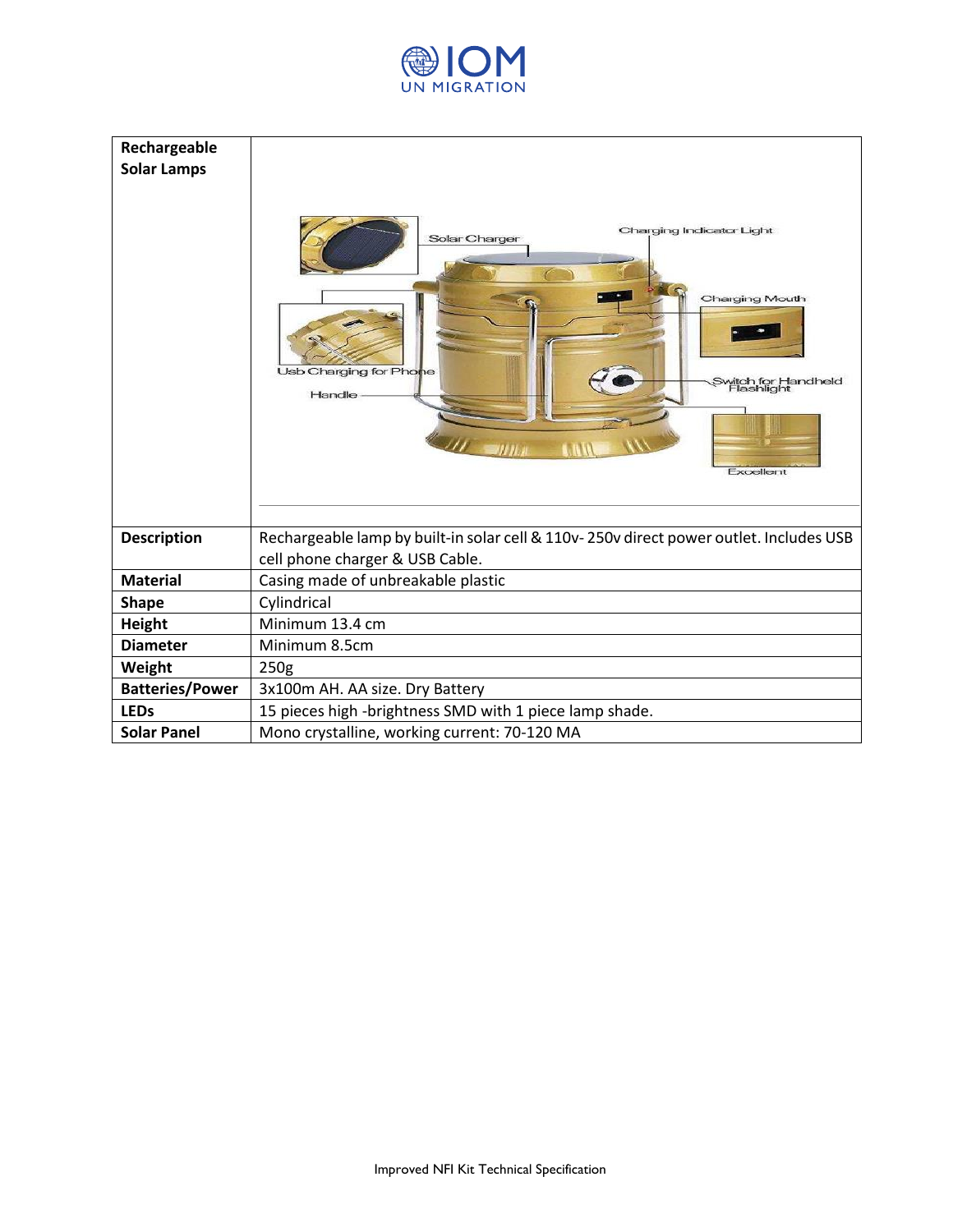

| 6. Plastic Kettle |                                         |
|-------------------|-----------------------------------------|
| Capacity          | Minimum 2L                              |
| <b>Material</b>   | Polyethylene with Lid                   |
| <b>Finish</b>     | Includes and spout with no sharp edges. |

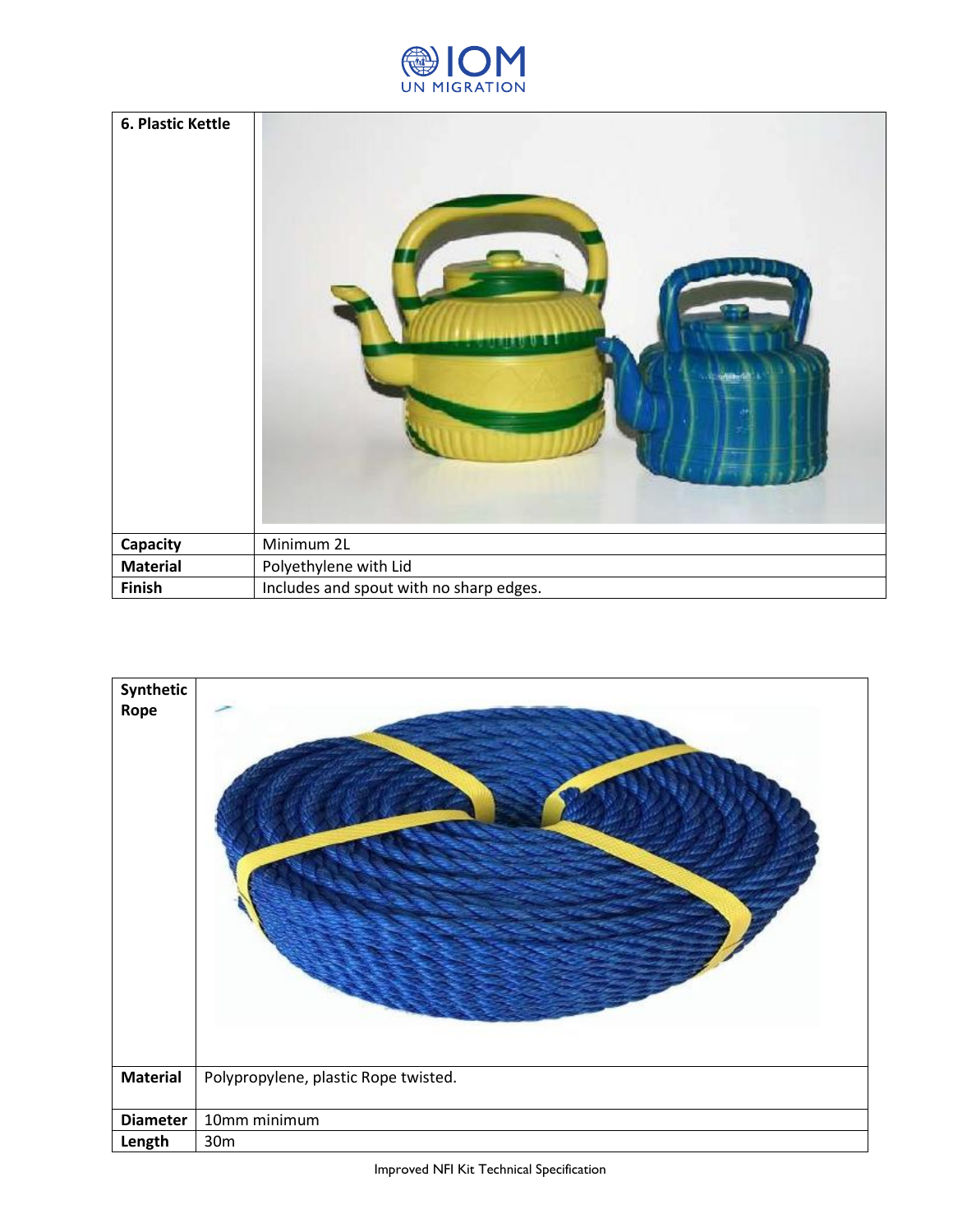

| Colour         | <sup>,</sup> Colour<br>Any |
|----------------|----------------------------|
| <b>Packing</b> | Roll.                      |

| <b>Laundry Soap</b> |                                                                                                                          |
|---------------------|--------------------------------------------------------------------------------------------------------------------------|
| <b>Description</b>  | Laundry soap for hand washing clothes, not harmful<br>to the skin, from vegetable or animal fat, no containing pork fat. |
| <b>Type</b>         | Product must be fit for human utilisation and be of                                                                      |
|                     | sound, fair, and marketable quality.                                                                                     |
| Colour              | Homogeneous colour                                                                                                       |
| <b>Scent</b>        | Without any disagreeable odours and flavours.                                                                            |
| Size                | 11.5x7cm                                                                                                                 |
| Weight              | 200 <sub>g</sub>                                                                                                         |
| <b>Packing</b>      | At least 40 bars of 200g per carton.                                                                                     |

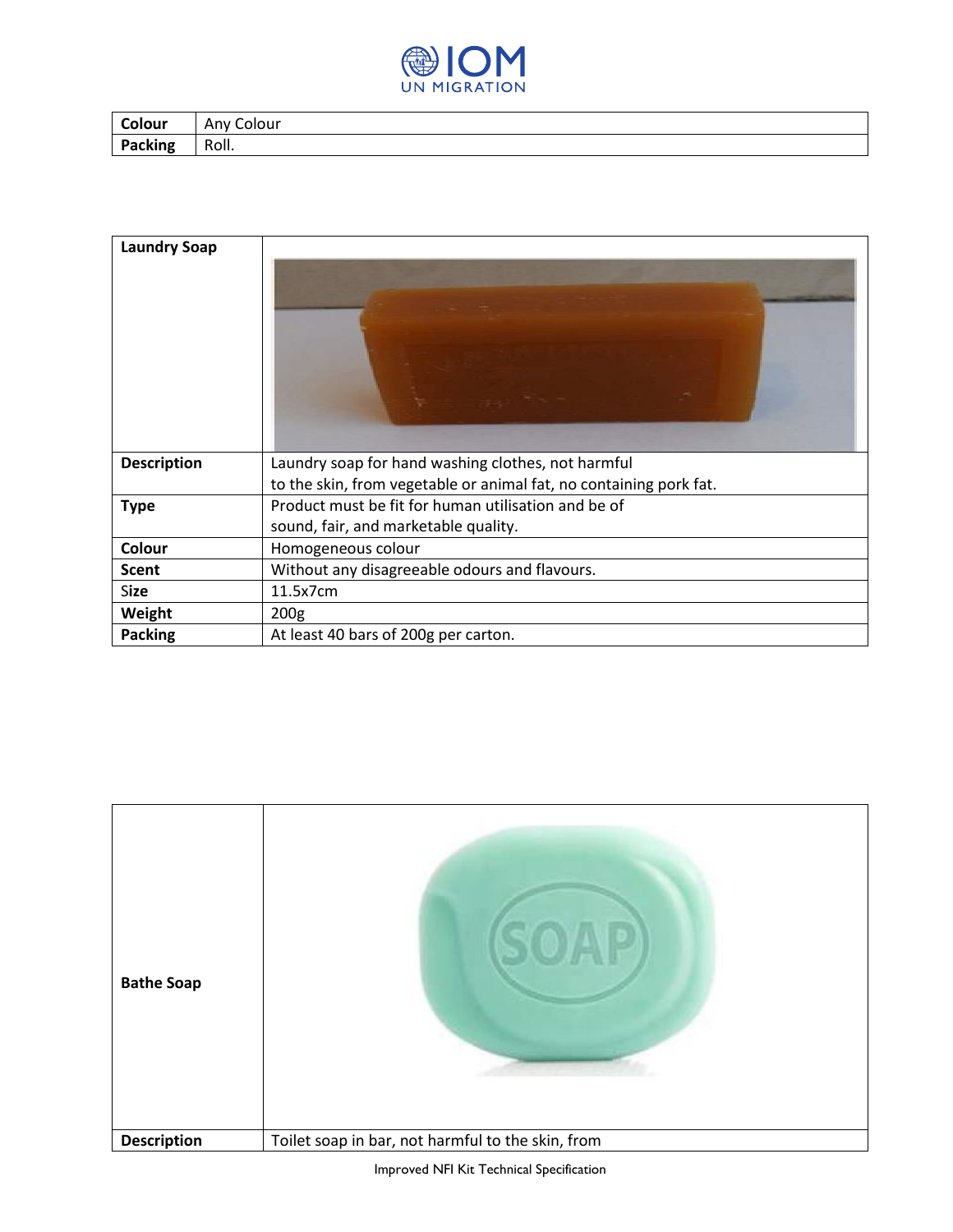

|             | vegetable or animal fat, not containing pork fat.             |
|-------------|---------------------------------------------------------------|
|             | Product must be fit for human utilisation and be of           |
|             | sound, fair, and marketable quality.                          |
| <b>Type</b> | Foaming hand wash                                             |
| Content     | Fatty acid: minimum 70 %. NaOH content: maximum               |
|             | $0.3 \%$ .                                                    |
| Colour      | Homogeneous colour                                            |
| Scent       | Without any disagreeable odours and flavours.                 |
| Size        | minimum 5.5x10x3cm                                            |
| Weight      | 250 <sub>g</sub>                                              |
| Packing     | Packing Bars individually packed in nylon bag film sealed and |
|             | enclosed on all edges. At least 40 bars of 250g per           |
|             | carton.                                                       |



Improved NFI Kit Technical Specification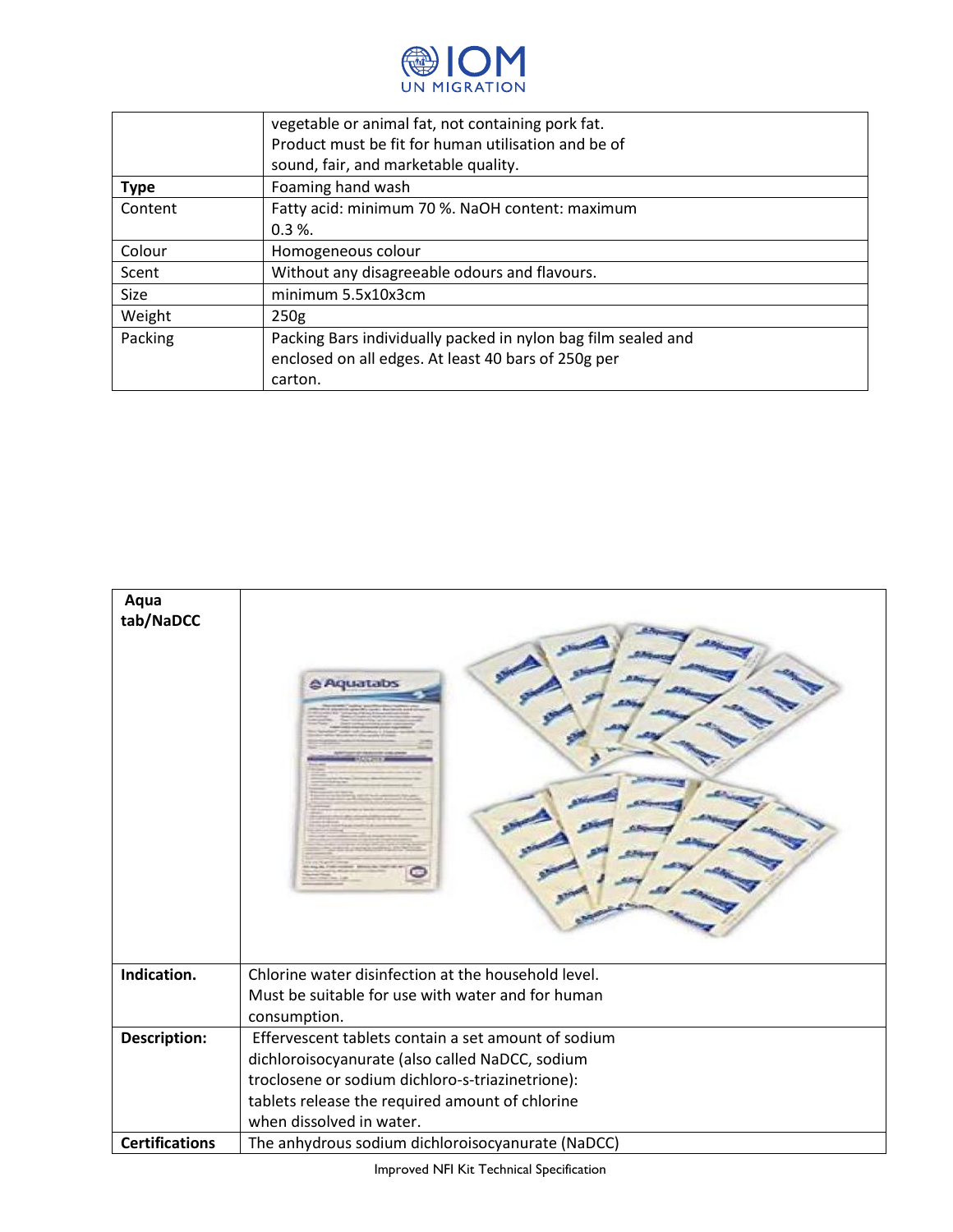

|           | compound must be certified by NSF International (or |
|-----------|-----------------------------------------------------|
|           | a delegated authority) in compliance with NSF/ANSI  |
|           | standard 60. The product must also comply with the  |
|           | EN 12931:2000 standard.                             |
| Packaging | Tablets must be packaged in foil strips.            |
|           | Batch number, manufacturing date and expiry date    |
|           | must be recorded on each strip.                     |
|           | Strip must have user instructions and be clearly.   |
|           | marked: DO NOT SWALLOW TABLET                       |

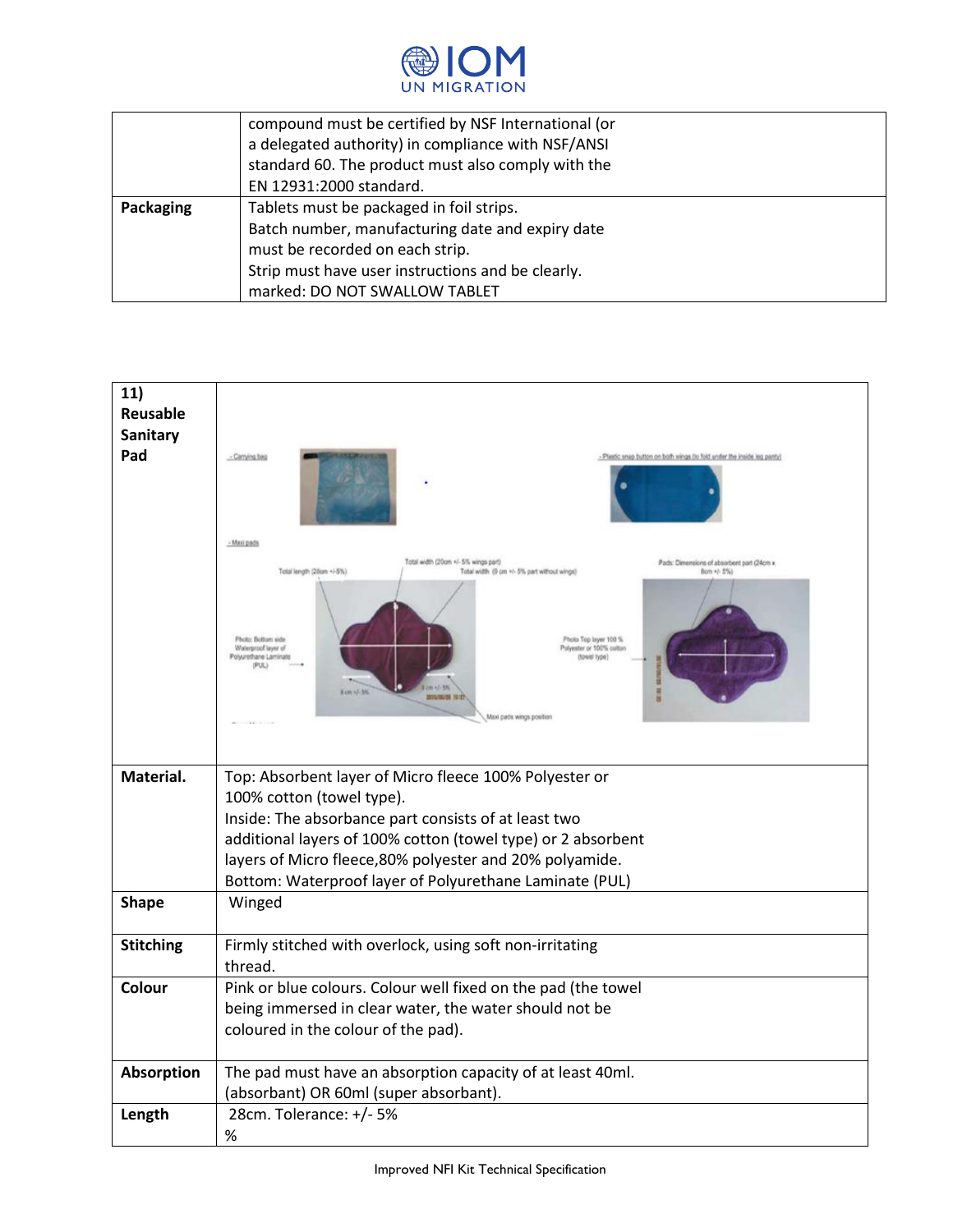

| Width            | Width 20cm. Tolerance: +/- 5%                                 |
|------------------|---------------------------------------------------------------|
|                  |                                                               |
| <b>Thickness</b> |                                                               |
| <b>Includes</b>  | Button Plastic snap button, diameter Minimum 12mm. Metal snap |
|                  | buttons not accepted.                                         |
|                  |                                                               |
| General          | Soft, no bad smell, no skin irritation.                       |
| <b>Quality</b>   |                                                               |
| <b>Includes</b>  | Waterproof bag for sanitary towel                             |
|                  |                                                               |
| Packing:         | Primary pack: good quality transparent sealed polythene       |
|                  | bag made of virgin polythene including 6 to 8 sanitary pads   |
|                  | and waterproof bag                                            |

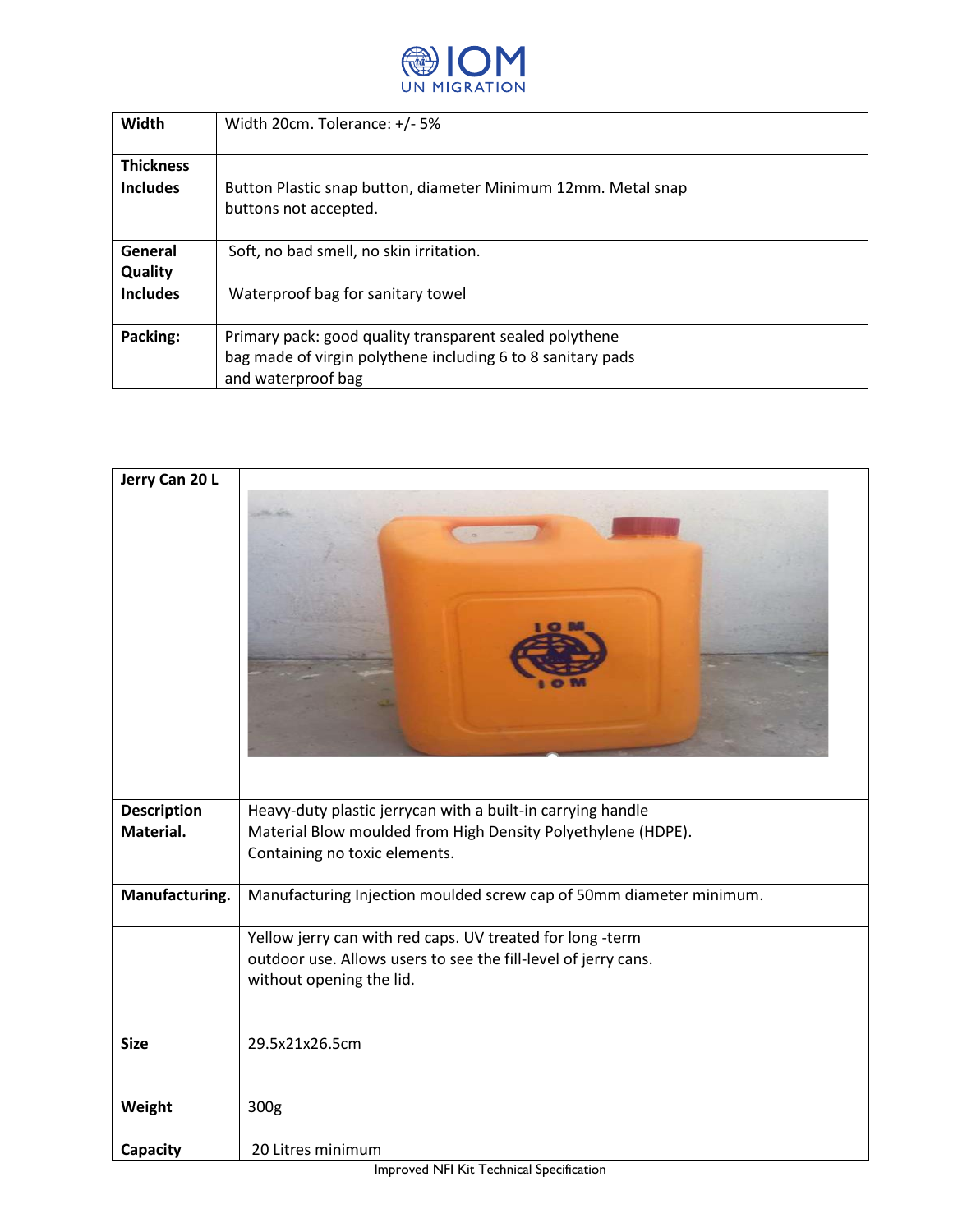

| <b>Packing</b> | The packing must guaranty that the jerry cans will not be<br>damaged while delivery and without intended designed.<br>bended plastic surfaces. |
|----------------|------------------------------------------------------------------------------------------------------------------------------------------------|
| <b>Marking</b> | on Jerry Can IOM logo situated in the centre of the 2 largest opposite<br>sides on each jerry can.                                             |

| <b>Jerry Can</b> |                                                                                                                                                                |
|------------------|----------------------------------------------------------------------------------------------------------------------------------------------------------------|
| <b>10L</b>       |                                                                                                                                                                |
| Description.     | Heavy-duty plastic jerrycan with a built-in carrying<br>handle on the top side of the jerry can next to the<br>cap.                                            |
| Material.        | Blow moulded from High Density Polyethylene<br>(HDPE). Containing no toxic elements.<br>Manufacturing Injection moulded screw cap of 50mm diameter<br>minimum. |
| Colour.          | Yellow jerry can with red caps. UV treated for long term<br>outdoor use. Allows users to see the fill-level of<br>jerry cans without opening the lid.          |
| Size.            | 24x17.5x26.5cm<br>opposite sides on each jerry can.                                                                                                            |
| Weight.          | Minimum 250g                                                                                                                                                   |
| Capacity.        | 10 Litres minimum                                                                                                                                              |
| Packing.         | The packing must guaranty that the jerrycans will not                                                                                                          |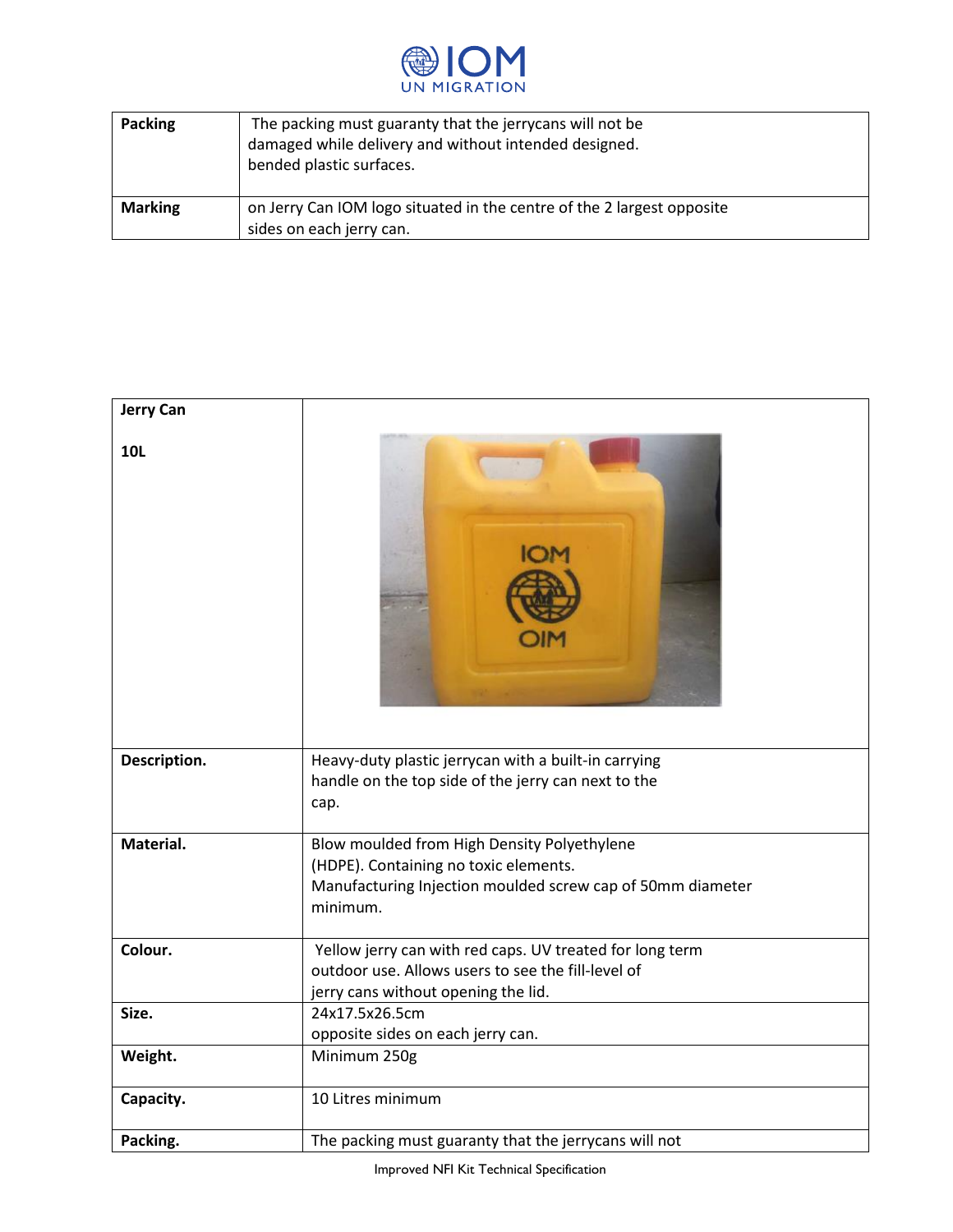

|                             | be damaged while delivery and without intended<br>designed bended plastic surfaces. |
|-----------------------------|-------------------------------------------------------------------------------------|
| <b>Marking on Jerry Can</b> | IOM logo situated in the centre of the two largest                                  |
|                             | opposite sides on each jerry can.                                                   |

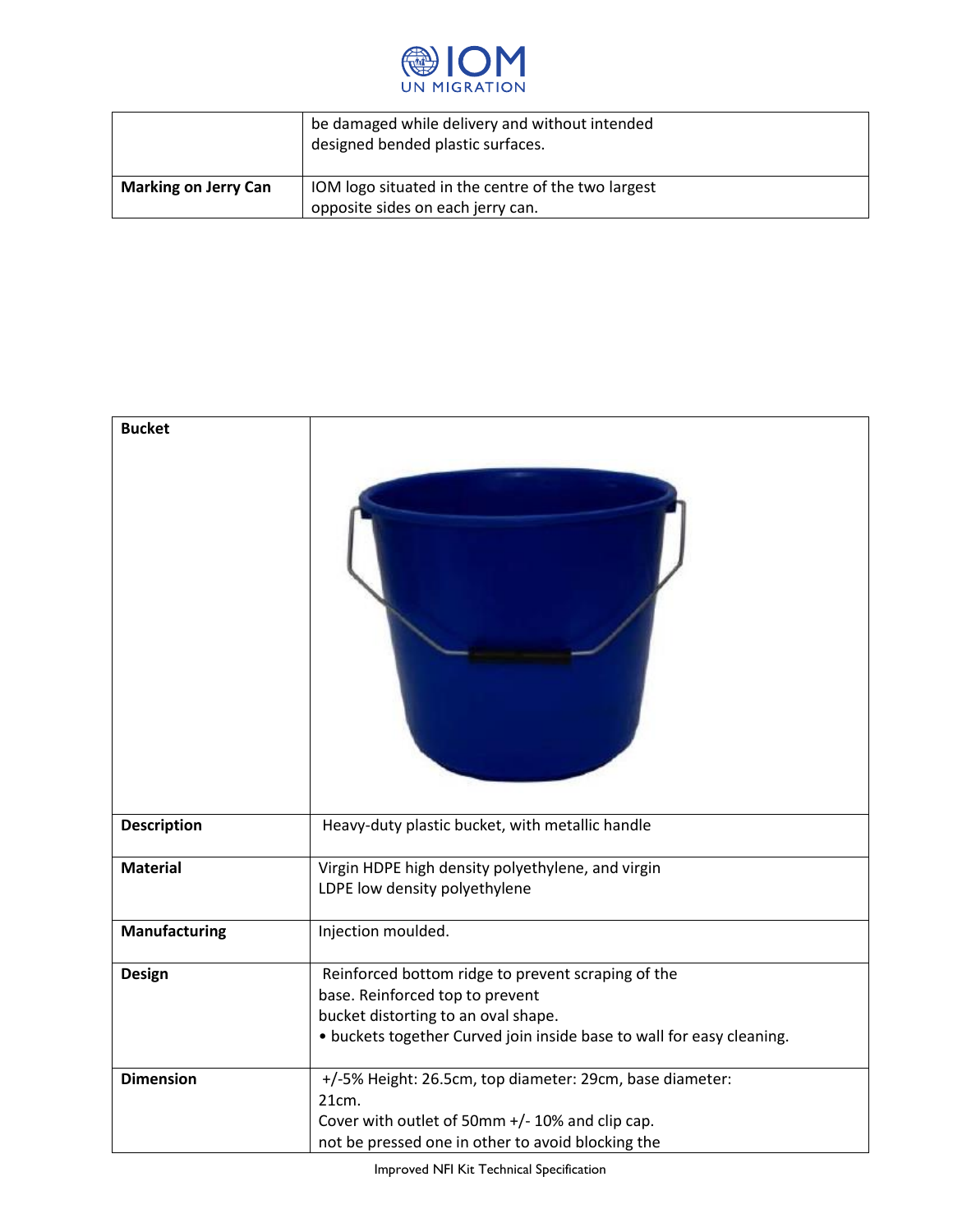

| Colour   | Neutral colour.                                                                                                                                                                                                                                                                                                                                                                                                                                                |
|----------|----------------------------------------------------------------------------------------------------------------------------------------------------------------------------------------------------------------------------------------------------------------------------------------------------------------------------------------------------------------------------------------------------------------------------------------------------------------|
| Weight   | 100 <sub>g</sub>                                                                                                                                                                                                                                                                                                                                                                                                                                               |
| Capacity | 10 Litres minimum<br>larger than the box in width and length (e.g. plywood<br>with 20mm thickness).                                                                                                                                                                                                                                                                                                                                                            |
| Packing. | In strong boxes of 20 buckets with clipped-on<br>handles?<br>• Boxes must have a minimum of 5 ply and<br>reinforced corners. Filled boxes must resist<br>a weight of 230kg applied on a strong rigid board on<br>top of the box (equivalent<br>weight to 6m high stacking) without damage. The<br>board size to be at least 100mm. • The packing must guaranty that the<br>buckets will not be pressed one in other to avoid blocking the<br>buckets together. |

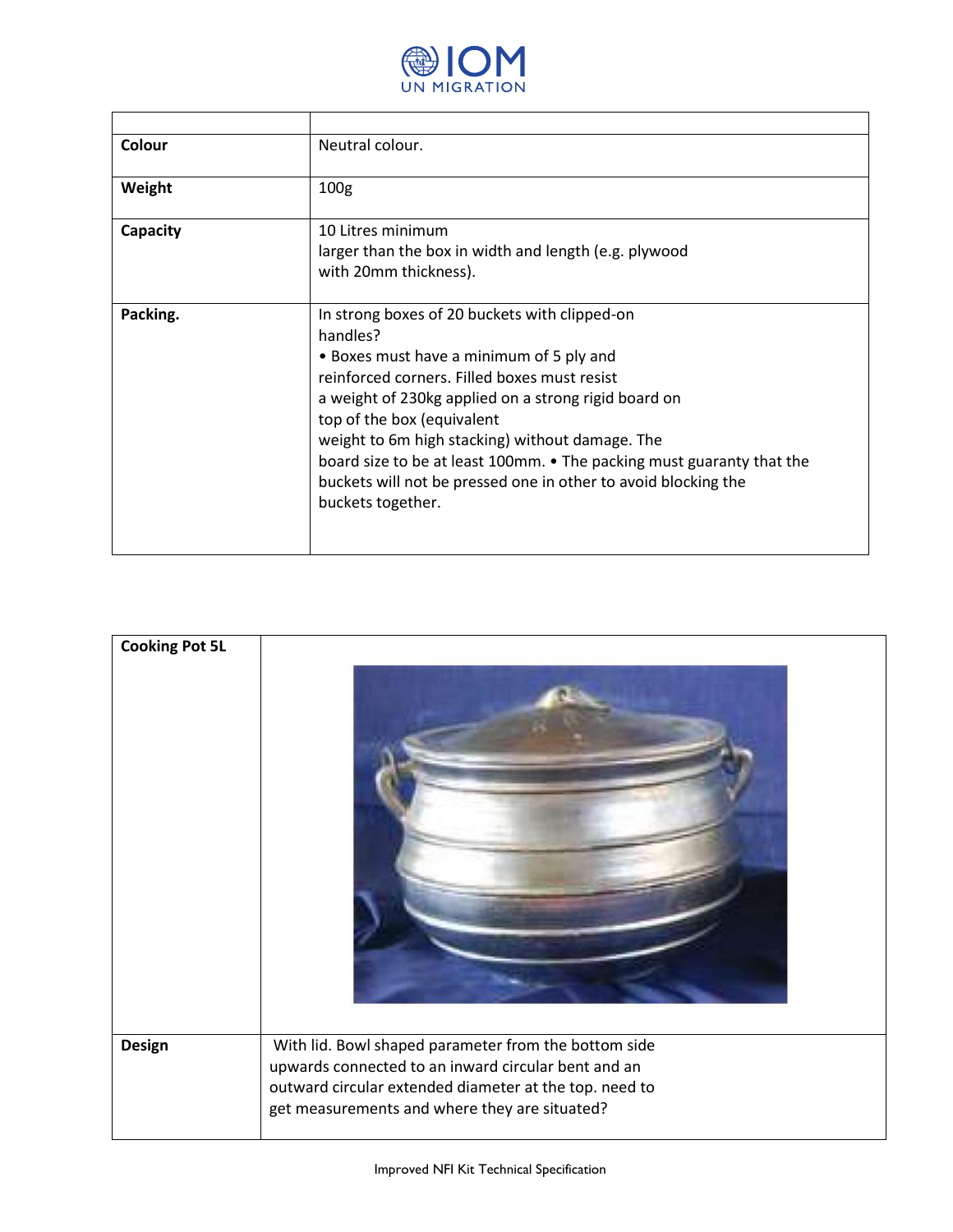

| Capacity         | 7 litres minimum                                                                                                                                                                                          |
|------------------|-----------------------------------------------------------------------------------------------------------------------------------------------------------------------------------------------------------|
| <b>Material</b>  | Locally made aluminium. Chemical composition of semi<br>products used for the fabrication of articles for use in<br>contact with food.                                                                    |
| <b>Dimension</b> | +/-5% Top diameter: 27cm, base diameter: 30cm.<br>Thickness 0.5cm                                                                                                                                         |
| Weight           | 1.8 <sub>kg</sub><br>Two aluminium handles on opposite sides, welded and<br>bent upward to allow a hanging bar to pass through.<br><b>Handles</b><br>to resist to 20kg load in the normal usage position. |
| Lid              | 1mm minimum thickness with strong durable handle.<br>Handle must resist 2kg minimum load                                                                                                                  |
| <b>Finish</b>    | No sharp edges, food grade surface finish                                                                                                                                                                 |

| <b>Tray</b>      | <b>CALLAGEREES</b><br>anamanan                     |
|------------------|----------------------------------------------------|
| Capacity         | 1.50-2 litres minimum                              |
| <b>Material</b>  | 200 series stainless steels of appropriate grades. |
| <b>Thickness</b> | min 0.5mm in the centre of the bottom?             |
| <b>Diameter</b>  | Minimum 40-45cm                                    |
| Weight           | 200-250g                                           |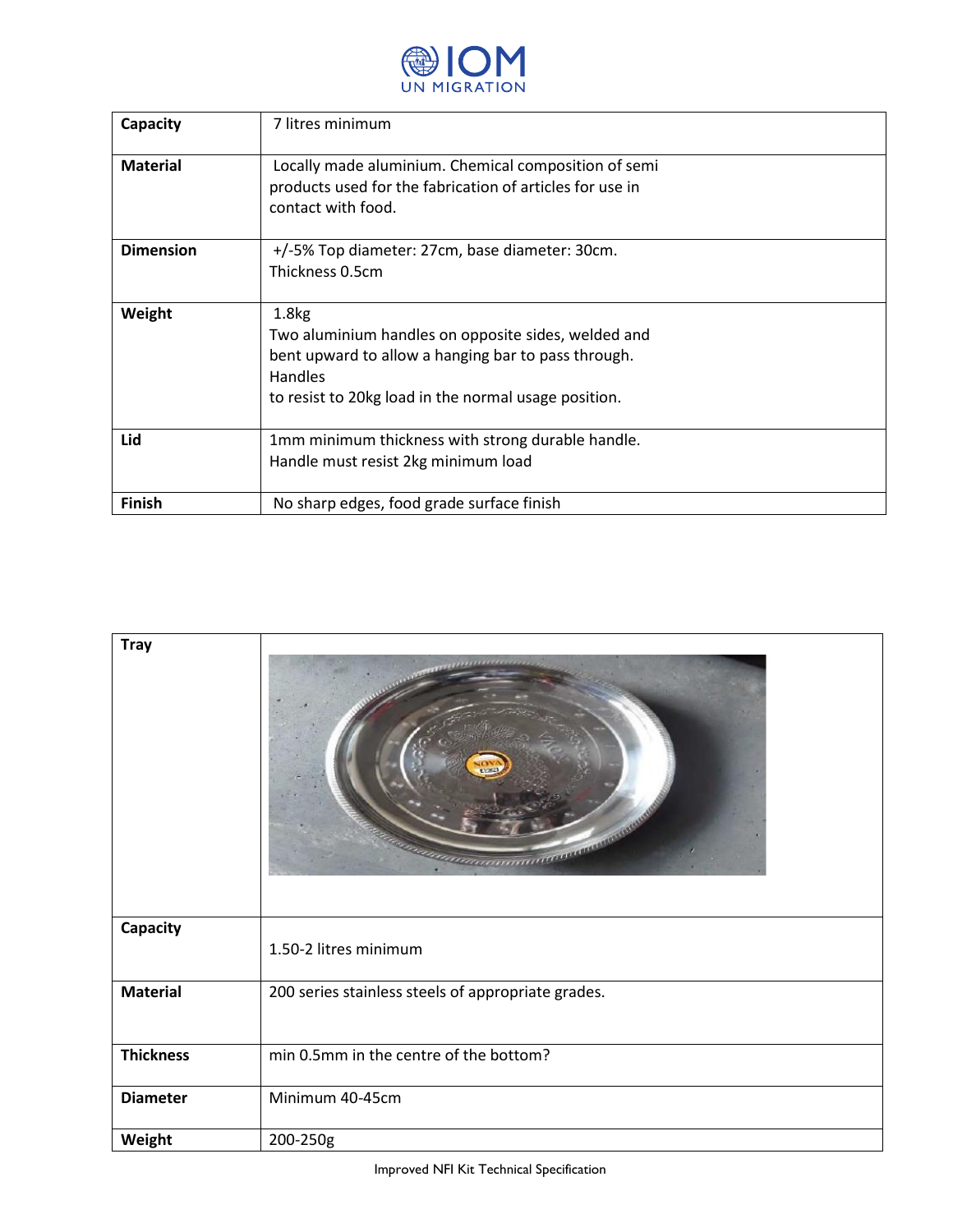

| Finish | No sharp edges, food grade surface finish |
|--------|-------------------------------------------|
|        | <b>Packing Carton</b>                     |

| Serving Spoon.   |                                           |
|------------------|-------------------------------------------|
| <b>Capacity</b>  | 150ml minimum                             |
| <b>Material</b>  | One-piece solid Aluminium local made      |
| Length           | 35cm-40Cm                                 |
| <b>Thickness</b> | 1mm minimum in the centre of the scoop    |
| Finish           | No sharp edges, food grade surface finish |
|                  | Packing In bales or cartons               |
| <b>Packing</b>   | In bales or cartons                       |

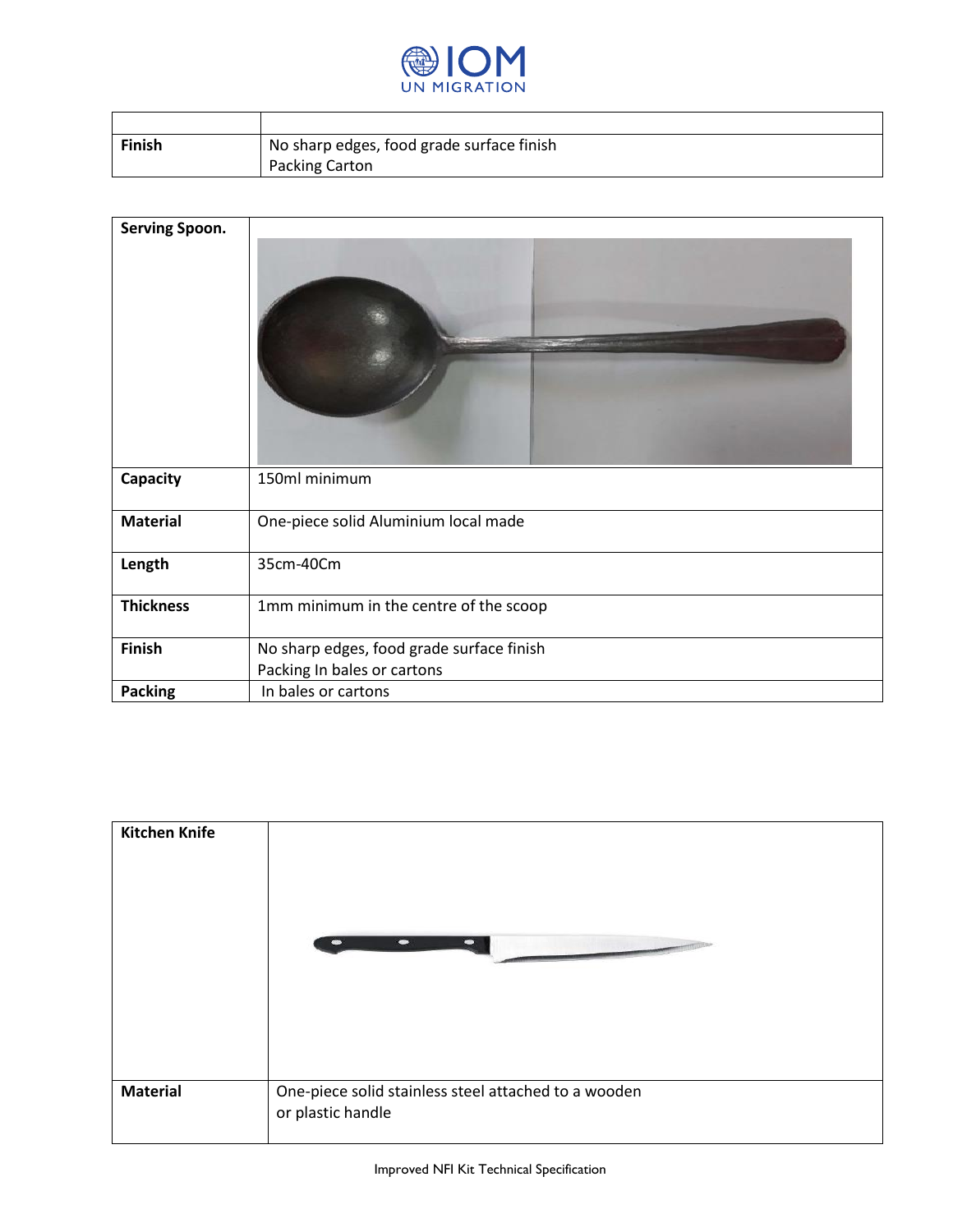

| Length           | 29cm                                                |
|------------------|-----------------------------------------------------|
| Weight           | 100 <sub>g</sub>                                    |
| <b>Thickness</b> | min 1mm in the centre of the scoop                  |
| <b>Packing</b>   | 240 knifes with protective cover on each per carton |

| <b>Plastic Basin</b> |                                                                                                                                                            |
|----------------------|------------------------------------------------------------------------------------------------------------------------------------------------------------|
| Description.         | Heavy-duty plastic bucket                                                                                                                                  |
| <b>Material</b>      | Polyethylene                                                                                                                                               |
| Manufacturing        | Injection moulded.                                                                                                                                         |
| <b>Design</b>        | Curved join inside base to wall for easy cleaning.                                                                                                         |
| <b>Dimension</b>     | +/-5% Height: 18cm, top diameter: 33cm, base diameter: 23cm.                                                                                               |
| Colour               | Neutral colour.                                                                                                                                            |
| Weight               | 200g                                                                                                                                                       |
| <b>Capacity</b>      | 10 Litres minimum                                                                                                                                          |
| <b>Packing</b>       | . In strong boxes of 60 basins<br>. The packing must guaranty that the buckets will not be pressed<br>one in other to avoid blocking the buckets together. |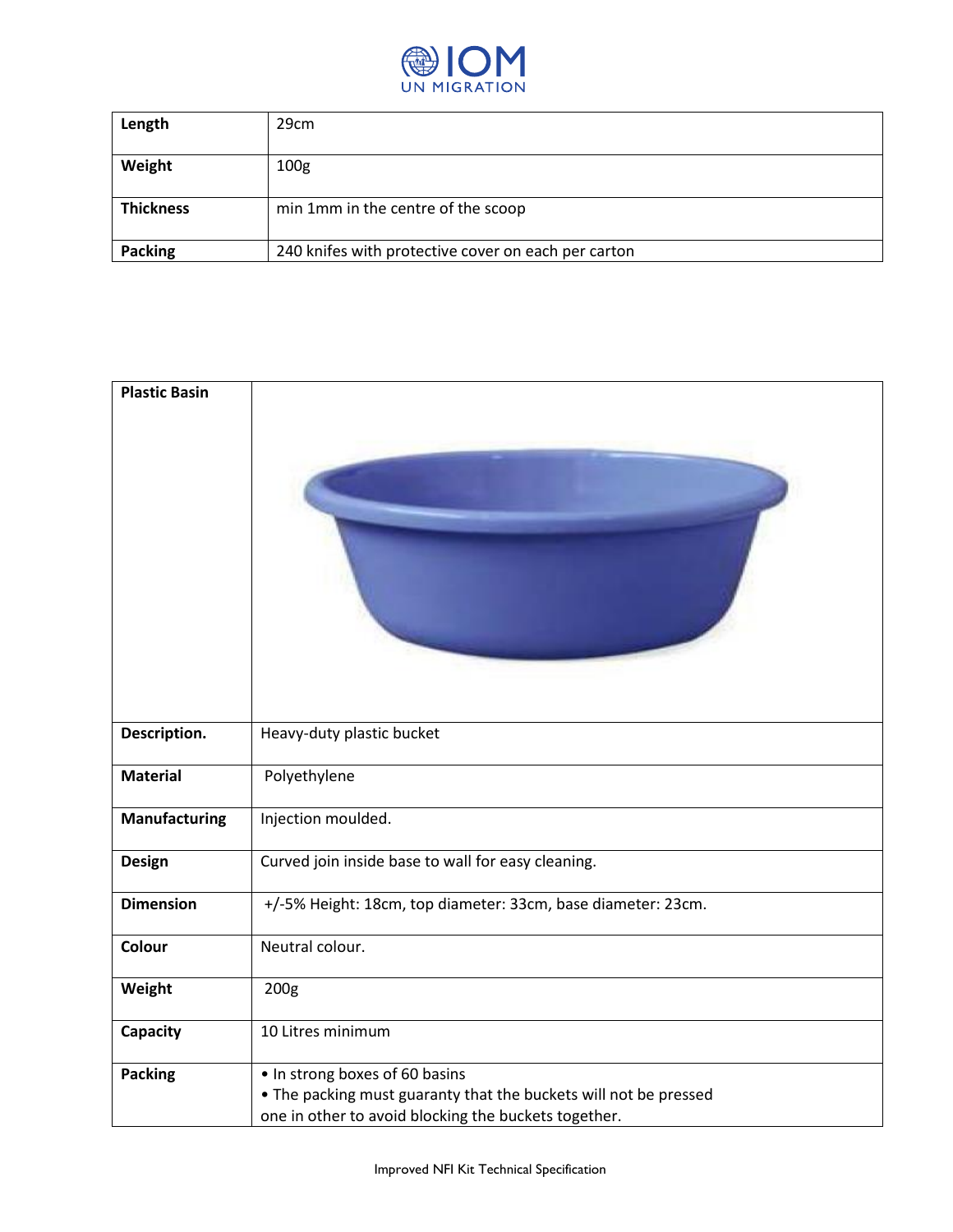

| Cup 0.5L        |                                           |
|-----------------|-------------------------------------------|
| Capacity        | 0.3 litres minimum                        |
| <b>Material</b> | Stainless steel                           |
| <b>Handles</b>  | Secure weld. Handle to resist to 1kg load |
| Finish          | No sharp edges, food grade surface finish |

| Cup 0.4L |  |
|----------|--|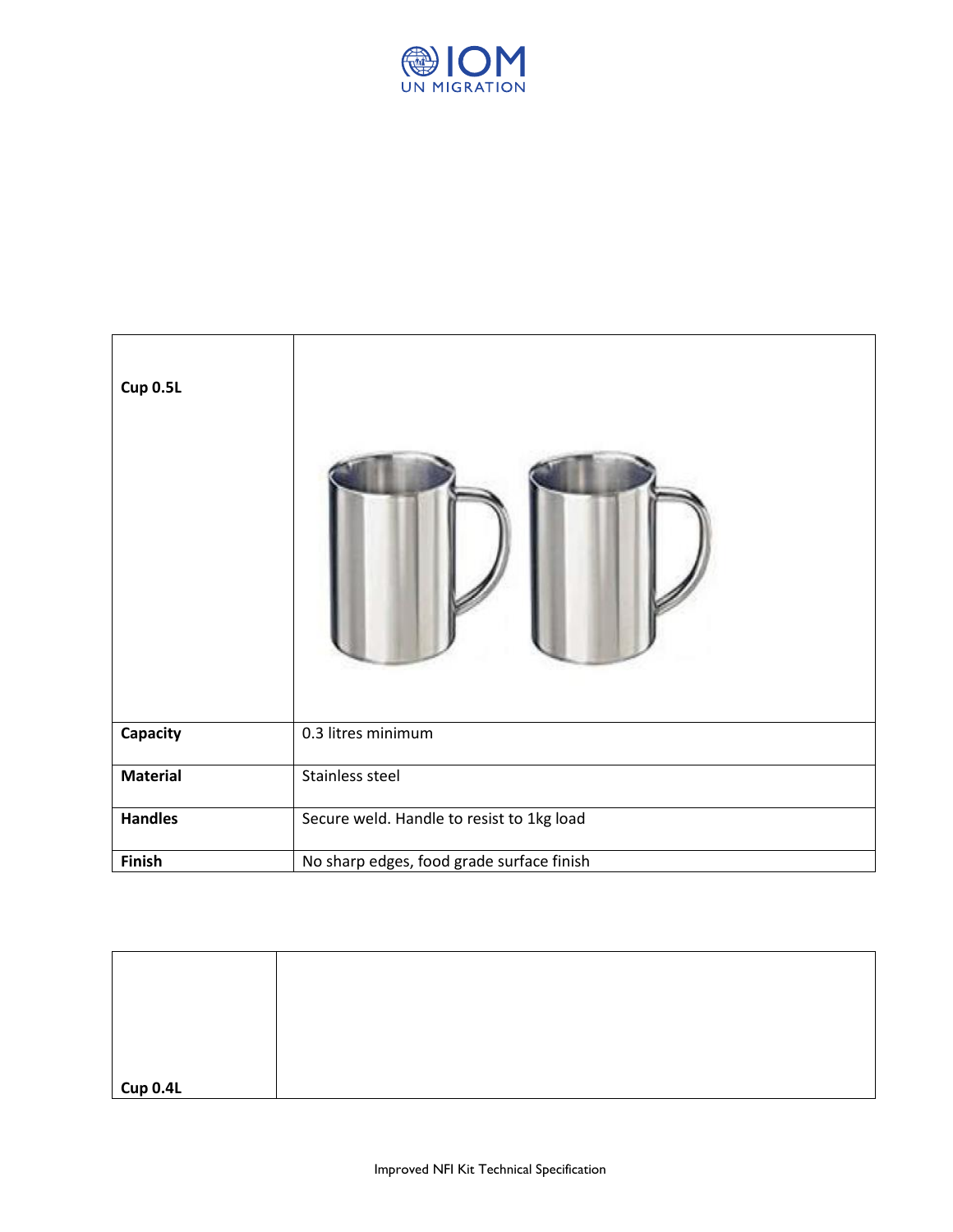

| Capacity         | Capacity 0.4 litres minimum                |
|------------------|--------------------------------------------|
| <b>Materials</b> | Stainless steel                            |
| <b>Handles</b>   | Secure weld. Handle to resist to 1kg load. |
| Finish           | No sharp edges, food grade surface finish  |

| <b>Cup 0.5L</b> |                                           |
|-----------------|-------------------------------------------|
| Capacity        | 0.5 litres minimum                        |
| <b>Material</b> | Stainless steel                           |
| <b>Handles</b>  | Secure weld. Handle to resist to 1kg load |
| Finish          | No sharp edges, food grade surface finish |